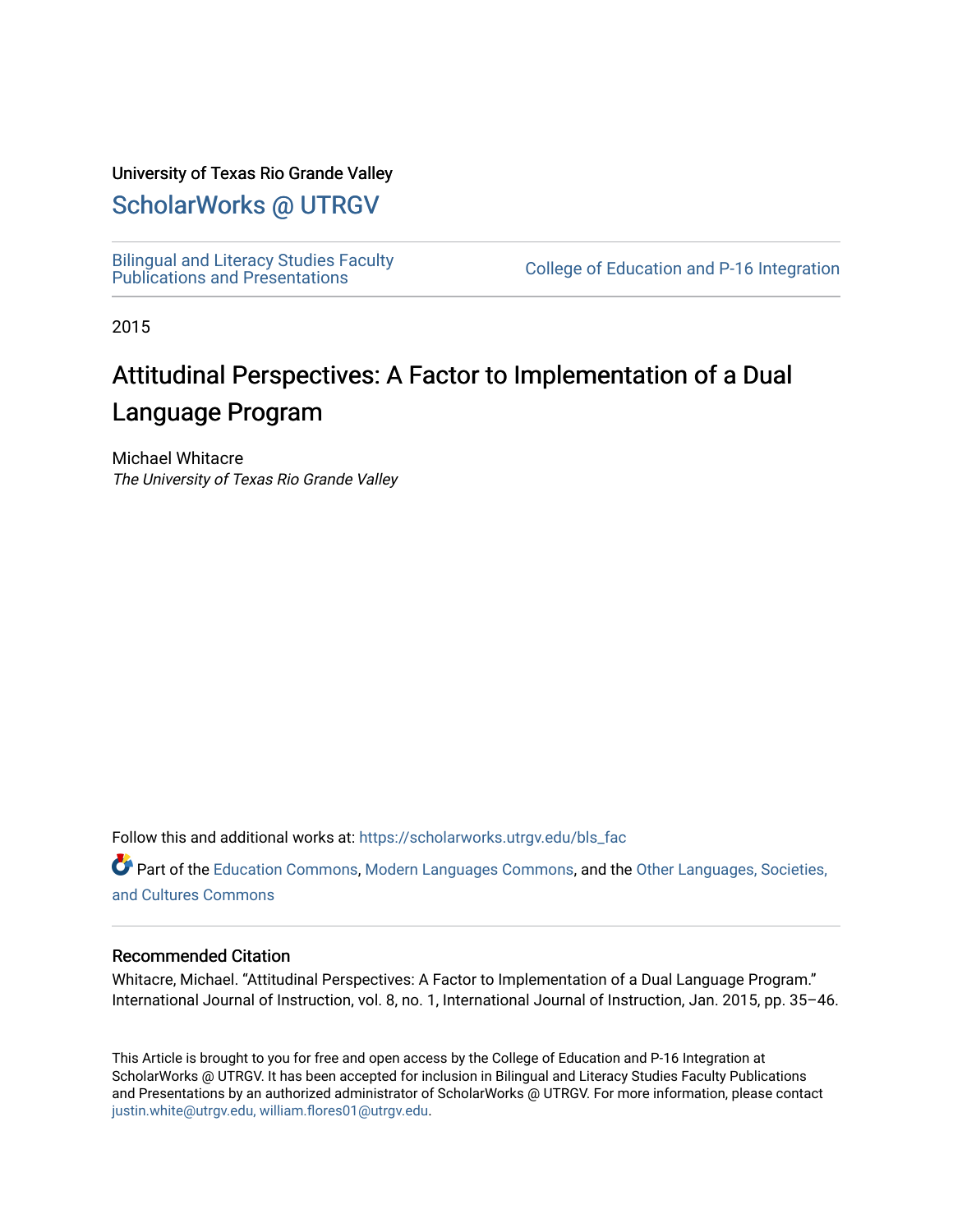*International Journal of Instruction January 2015 ● Vol.8, No.1 e-ISSN: 1308-1470 ● www.e-iji.net p-ISSN: 1694-609X*



### **Attitudinal Perspectives: A Factor to Implementation of a Dual Language Program**

#### **Michael Whitacre**

Assoc. Prof., University of Texas Pan American, U.S.A. *[mwhitacre@utpa.edu](mailto:mwhitacre@utpa.edu)*

The central focus of this study was to determine the overall perceptions of school administrators, and the district bilingual coordinator on transferring theory to classroom practice, implementation, as viewed by those involved in the implementation process of the Gómez and Gómez Model of Dual Language Education. Responses were solicited from administrative personnel involved in the implementation of the Gómez and Gómez Model of Dual Language. Results revealed overall administrative attitudes were positive to the theoretical ideology and mixed as related to the actual implementation of the dual language program. The greatest areas of concern were; what to do when students enter the program who are either not Spanish dominant or who have not been in a dual language program. The second area of concern was with how to effectively evaluate teachers as they are observed for implementation of the dual langue program. Lastly, most administrators felt there was a lack of faculty proficient in Spanish.

Keywords: Dual language, bilingual education, one-way dual language, Gómez and Gómez model of dual language, administrative perspective

#### **INTRODUCTION**

A primary goal of bilingual education in Texas was English language development. Bilingual education could be defined as a means of using the child's first language to accelerate the acquisition of English. The expectation was that students move out of a transitional program in approximately three years and be able to function in an English only classroom. "Research and student success has revealed that three years was not a realistic time period for children to be able to master a second language" (Lessow-Hurley, 2000, p.13). After decades of limited success with transitional early/late exit programs it became apparent that change was needed, as a result, during the late 1960's and into the early 1970's enrichment programs began to resurface. In contrast to transitional programs language enrichment or maintenance programs promoted bilingualism and biliteracy. These programs were often referred to as dual language instruction or two-way bilingual programs. This method calls for providing high quality instruction in two languages for all bilingual students (Ovando, 2003).

With a choice in programs, Texas schools have to report to the State their choice of bilingual program. Schools must make the decision of using an early or late exit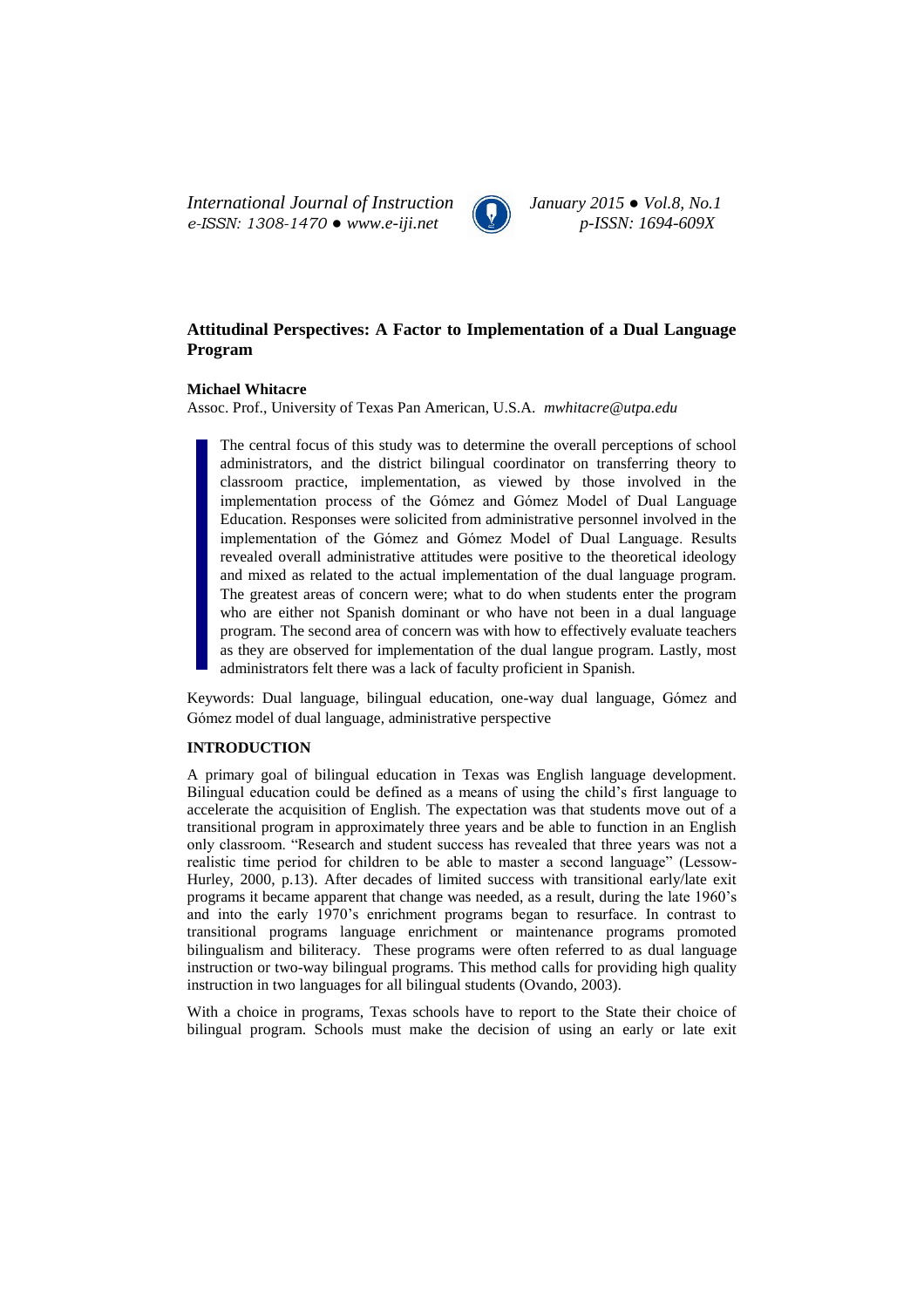program, or implementing a dual language program. Theoretical and philosophical perspectives influence the choice between remedial and enrichment programs. With this decision for schools, the requirement to adjust or implement a new program comes into play including change and belief in the program and its impact, all combining and contributing to its success or failure. These may include inconsistencies in program implementation, the time frame for training and implementation, inconsistencies in or a lack of training and administrative support. It is important to also consider research findings that show enrichment bilingual education allows children to reach high levels of biliteracy despite their language background when entering school (Hill, Gómez & Gómez, 2008).

Collier and Thomas (2004) stated that it is important to have a theoretical and philosophical discussion at all levels; from parents, teachers, administrators, the general public, businesses and finally to the school board on the importance of bilingual policies, programs, and practices when changing from a remedial to an enrichment environment. The absence of these can create a lack of ownership, which often contributes to the lack of "buy in" and fidelity to implementation of the program. During implementation of dual language enrichment bilingual programs, it is important to give more focused attention to the utilization of additive linguistic and cultural strategies understanding that implementation consists of the putting into practice an idea, program, set of activities and structures new to the people attempting to implement change. Fullan (1991) also added that as a school progresses through the second year of a dual language program implementation and grade level phase-in, administrators should take time to assess and reflect upon what has been done, what has been adjusted, and what has been successful.

The need for buy-in at all levels is necessary for successful planning, implementation, and program sustainability (Freeman, Freeman, & Mercuri, 2005; Soltero, 2004; Sugarman & Howard, 2001; in Hill, Gómez & Gómez, 2008). The study will be of significance to those districts or individual schools that may be investigating implementing a dual language enrichment program. The findings may serve as a guide for change from one program to another, for implementation, and for phasing in grade levels yearly. It may also serve as a comparison tool to aid in the decision making process regarding a language program that better meets the needs of a particular student population. The results identified outcomes from professional development activities, and administrators' perspectives. Literature revealed that programs supported by communities, administrators, teachers, and parents are successful and have a longer life expectancy. Administrator perspectives of a district-wide process of change from a transitional bilingual education program to a dual language enrichment education program were collected to serve as an identifier of attitudinal perspectives of change in a South Texas School District. The Gómez and Gómez Model of Dual Language Enrichment framed this study to identify effective practices from administrator perspectives for implementing a successful dual language program, and to determine if leadership was a factor in program implementation.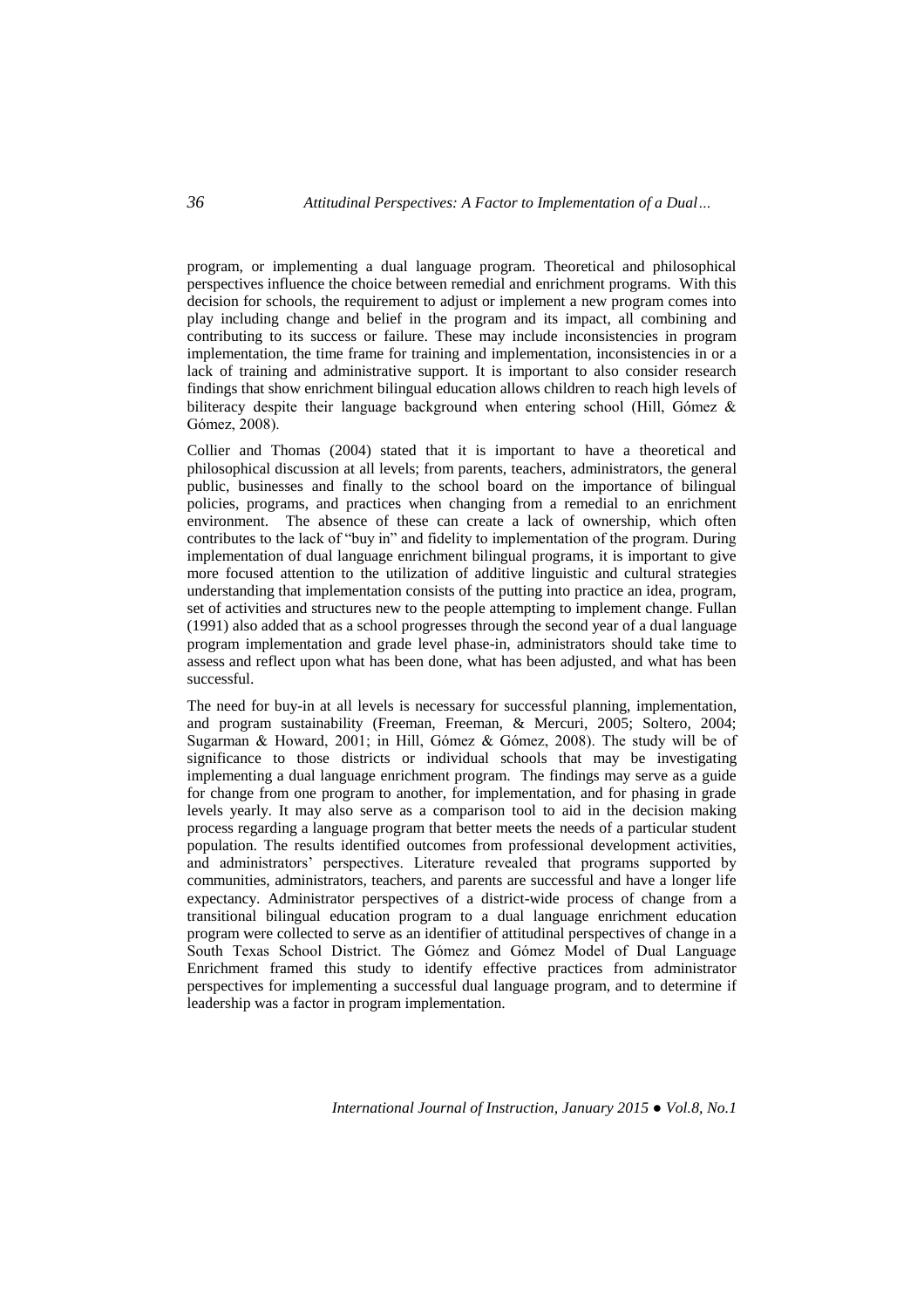#### **REVIEW OF THE LITERATURE**

#### **Effective Practices in Program Implementation**

There are many dimensions which can define the effectiveness of bilingual education such as; program goals, organization, and curriculum. It can also be measured using indicators that reflect classroom environment and instructional process and student learning (Solis, 1998). In addition, for success, a program needs supportive leadership, and should be a long-term enrichment program and not treated as a temporary compensatory program (Lindholm-Leary, 2000). Becoming change agents for implementation is one of the key factors such as the nature of the innovation, the role of the principal, and the district administrative role are associated with implementation success (Fullan, 1991).

A common factor among effective and successful school environments was the emphasis on high achievement expectations for all students and high expectations among experienced staff and new staff alike. One of the first steps in effective implementation of an identified program was to identify barriers that may hinder the programs implementation and success (Lezotte, 1991). An effective enrichment bilingual program should include vision and goals that guide the instruction communicated to the students, create well informed proactive program leaders, and clear roles and responsibilities of central staff with a strong link to the central office that creates credibility and respect for the program (Lindholm-Leary, 2000). A program is set up for failure without strong leadership. In order to be effective the combined efforts of the entire staff, school district administrators, and school board are necessary (Lezotte, 1991). Instructional leadership should reflect an atmosphere that promotes bilingualism at all levels (Lindholm-Leary, 2000).

#### **Transitional Bilingual Programs**

A primary goal of bilingual education is English language development. The academic achievement results showed that students who received transitional bilingual classes achieved at a level higher than students who received English-only instruction, where less than half the academic achievement gap was closed (Thomas & Collier, 1998). Despite these gains there were many factors that affected its effectiveness, some included: standardized testing in English, negative perception of non-English languages and cultures, lack of consistency, limited knowledge of transfer skills from first to second language, and the belief that equality would come as soon as the students mastered English (Gomez, 2000). As stated by Lessow-Hurley (2005, p.14-15) a number of problems exist with transitional bilingual programs:

- They foster subtractive, rather than additive, bilingualism;
- They were compensatory and do not involve the monolingual English-speaking community;
- Exit assessments do not take into consideration specialized language needs and rely only on students language skills; and
- Three years was not a realistic time period for children to be able to master a second language.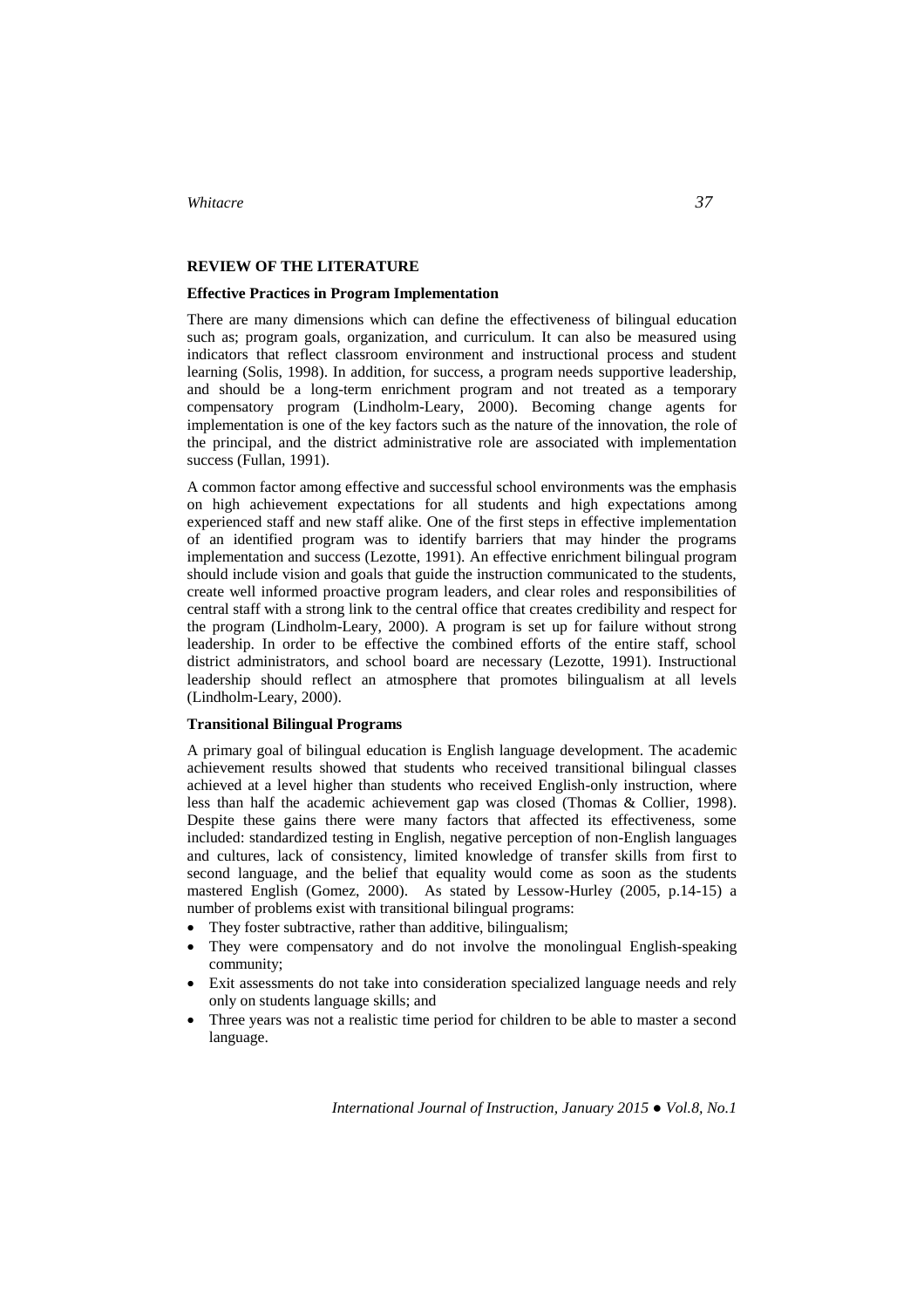Valenzuela's book *Subtractive Schooling* (1999) powerfully illustrated the negative consequences of the U.S. educational system for many Mexican and Mexican American students. From her 3-year study in a Texas high school, Valenzuela concluded: the problem of achievement lies squarely in school-based relationships and organizational structures and policies designed to erase students' culture". Valenzuela stated; "I became increasingly convinced that schooling is organized in ways that subtract resources from Mexican youth" (Valenzuela, p.10). Two way bilingual program models could positively impact student's educational attainment and promote long-lasting educational and social change (Gomez, 2001). Programs that offered high-quality language exposure, academically and socially, along with multiple and creative opportunities to actively engage students in the learning process, were more effective at facilitating language acquisition than programs that did not (Ovando, 2003). According to cognitive research and theory in language acquisition, the best way for students to learn English and gain access to the high level of proficiency needed for upperintermediate and secondary instruction, was for them to attain initial mastery in their home language before addressing literacy in English (Krashen & Biber, 1988; Willig, 1985).

#### **The Gómez and Gómez Model of Dual Language Enrichment**

Leo Gómez and Richard Gómez developed a model that was initially named the 50-50 Content Model, which was appropriate for use in areas with high numbers of English Language Learners. Originally designed and implemented in 1996, it has since undergone revisions based on initial results of campus implementation (Gómez, Freeman & Freeman, 2005). The Gómez and Gómez Dual Language Enrichment program design does not call for instruction in each subject area in both languages. Instead, it requires that all learners at the elementary level, regardless of language background, learn certain subjects only in Language 2 (L2) and other subjects only in language 1 (L1) (Gómez, 2000). The design of the model begins at prekindergarten continuing into first grade with learners receiving language arts in their native language. Students are then heterogeneously mixed beginning in second grade; students receive their language arts instruction in both their native and their second languages. Science and social studies are taught in Spanish prekindergarten to fifth grade. Mathematics is taught in English in all grade levels to students using the same structure for grouping. (Gómez, Freeman & Freeman, 2005).

The Gómez and Gómez model of dual language provides a 50/50 balance of both languages by content area for all grade levels of implementation (Gómez, Freeman & Freeman, 2005). The program design also is unique in that it does not require a 50/50 mix of native English speakers and native Spanish speakers. It is important to recognize that both One-Way and Two-Way dual language enrichment programs close the achievement gap between ELL's and native English speakers (Collier & Thomas, 2004).

In the Gómez and Gómez model students are heterogeneously grouped as well as placed in bilingual pairs or bilingual groups for all subject-area instruction. Gómez states bilingual grouping facilitates comprehension since the second language learner receives linguistic and academic support from his or her partner. Using one language for each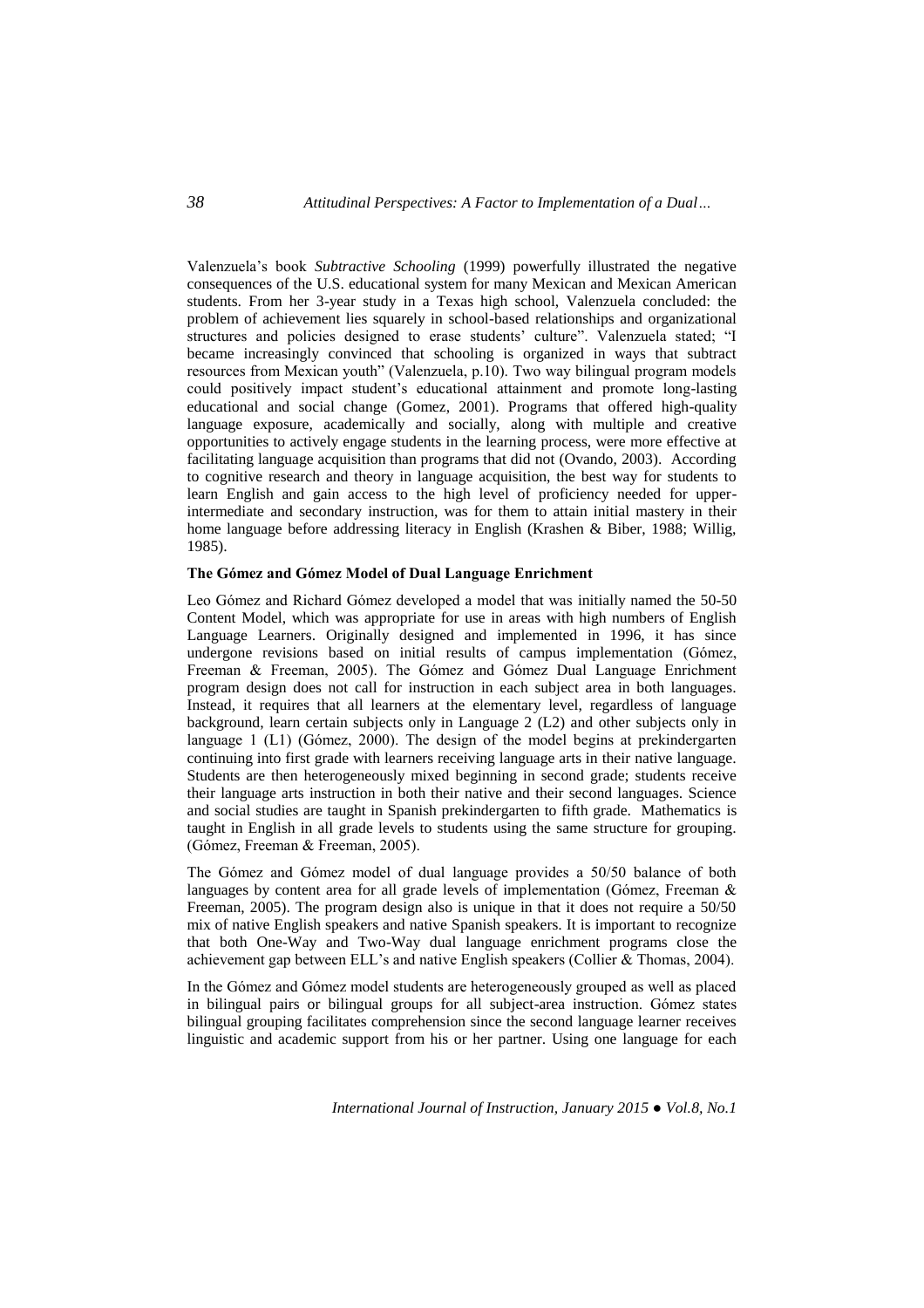subject area allows teachers to develop conceptual refinement and linguistic connections (Gómez, 2000).

Gómez, Freeman, and Freeman (2005) also stated that the model incorporates the use of bilingual learning centers and bilingual research centers. The learning centers are used in Pre-K through second and accomplished three goals: they allow students to use their L1 and L2 in natural and meaningful context; they also allow negotiation between learners of subject area meaning; and for students to engage in self-paced learning. Bilingual research centers are used in third through fifth grade and serve as subject specific reference areas to use in cooperative learning using project-based and cooperative learning activities.

#### **METHOD**

The participants in this study were involved in different stages of implementation of the Gómez and Gómez One-Way Model of Dual Language Enrichment. The study also includes the administrator's knowledge of the program components and administrative traits related to successful dual language program implementation. Qualitative data were gathered through questionnaires and interviews with administrators, principals, facilitators, and the bilingual director, using open-ended questions.

#### **Research Design**

The purpose of the study was to identify administrative perspectives in the district wide transformation process, from a transitional bilingual program to a dual language bilingual program, to include instructional leadership beliefs, experience working with bilingual students, the role of language as a factor in successful program implementation, and their perspective on professional development for program implementation. Participants were involved in different stages of implementation of the Gomez and Gomez Model of Dual Language Enrichment.

Qualitative data were gathered through questionnaires and interviews using instruments developed and tested with a sampling of dual language school administrators to establish reliability and validity. Cronbach alpha coefficient had an internal consistency of acceptable.

#### **Participant Sample**

The participants for this research study included 13 elementary school principals, 15 elementary school facilitators, the district bilingual director, and the assistant bilingual director of a south Texas school district, in the Rio Grande Valley. The schools were selected based on the following criteria:

a) That the schools were currently using The Gómez and Gómez Model of Dual Language Enrichment.

b) That the schools were in the process of implementation or in their second year of implementation or were already at the completion stage at fifth grade.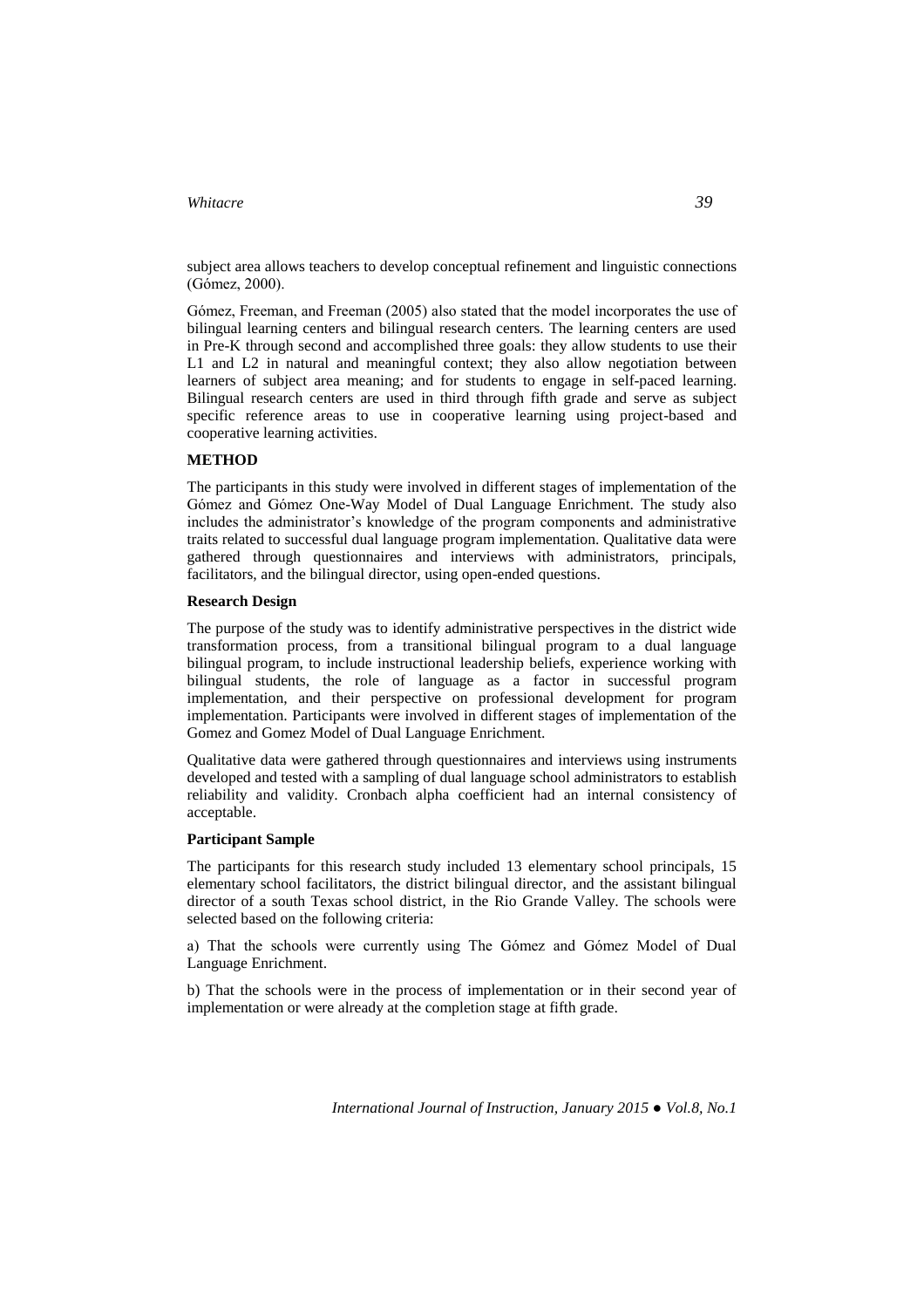c) That the original cohort be continuing with The Gómez and Gómez Model of Dual Language Enrichment.

#### **Data Collection**

A questionnaire to measure administrative perspectives of beliefs and effectiveness of implementation was given. Questions included indicators of effective schools and The Gómez and Gómez Model of Dual Language Enrichment. Data were collected from elementary school principals, facilitators, and or curriculum specialist and the school district bilingual director and assistant bilingual director. The questionnaires were completed on their own and returned via mail to ensure anonymity. Additionally, the Principals, Facilitators, Assistant Bilingual Director and Bilingual Director were interviewed individually in their office during their regular work hours. Questions were asked of the administrator by the researcher and responses were audio recorded and also written. Audio recordings were then transcribed and compared to written records to ensure accuracy of information.

#### **Data Analysis**

Responses to surveys and interviews were analyzed to identify patterns, emergent themes, similarities and trends among administrator perspectives of being change agents in dual language education in the district-wide process of change from transitional bilingual education to dual language education.

Data gathered from each administrator's survey and interview responses were organized by categories including; perceptions of the theoretical ideology, strategies that teachers have to implement, language issues, professional development and questions on the evaluation of implementation with fidelity to the program design. The data were analyzed, and scored to formulate generalizations. The results are presented in narrative form. The findings of the study will be used to generate recommendations regarding further study and practical applications of the results specific to the dual language program implementation.

A total of 30 administrators were issued survey questionnaires, only 20 were returned and utilized for data analysis. In addition to the questionnaires, ten face-to-face interviews were conducted with administrators and utilized in data analysis.

#### **FINDINGS**

The following are results of the data gathered. The findings validate Willig's (1985) findings that in order to have high quality programs with a high level of language and academic achievement there needs to be a favorable attitude toward bilingualism and language minority students from community, administration, and staff. Vital components to successful restructuring and implementation of enrichment models of bilingual education include: a focused and clear mission, effective teacher training, strong instructional and faculty leadership, well defined instructional practices, and a parental and community involvement plan (Gómez, 2006). The dual language model in the district was the Gómez and Gómez Model of Dual Language and was originally implemented in four elementary schools. The program starting at prekindergarten had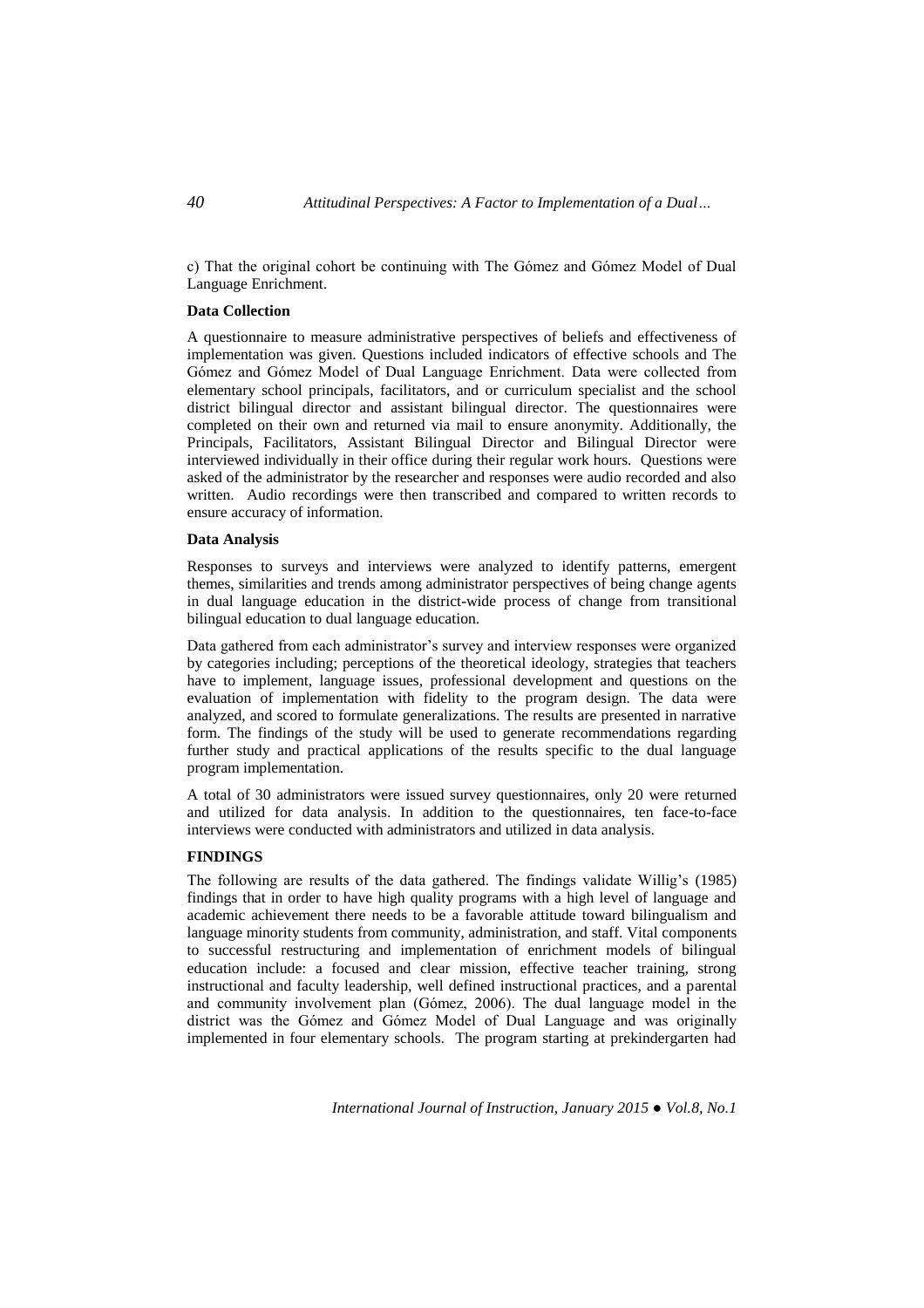since then been expanded to all 13 elementary schools within the school district. It was being implemented up to second grade in eleven of the thirteen schools. The district planned implementation up to fifth grade in all elementary schools. The overall goal of the school district was to implement the program up to high school and ultimately graduate high school students who are literate in all four-language skill areas in both English and Spanish languages.

Lead supervision, administration, and implementation of the program have been charged to the district bilingual director who reports directly back to the superintendent and to the campus principals. The director oversaw curriculum alignment, scheduling and implementing professional development for all personnel working with the program. She also conducted regular meetings with faculty and administrators, as well as also observed teachers and classroom instruction to insure that the program was implemented as designed.

Administrator perspectives responses revealed that 19 of the 20 administrators strongly agree that dual language provides a clear advantage to achieving high academic levels of achievement. Additionally, 15 of the 20 administrators strongly agreed that when implemented correctly Dual Language programs are superior to English Immersion programs. Once again a majority of the administrators 16 of the 20 believed that there was coherence and continuity in the program design.

All administrators that responded viewed the leadership role as key to the successful implementation of the program. Data revealed that all administrators believed that buyin to the program, follow through in implementation, professional development for administrators, faculty, and parents are key components that were crucial to the success of the program. However, there are some administrators that although they believed in and agreed with the dual language philosophy, found there were components of the dual language program in place that they did not agree with and in some cases altered or did not implement those components at their campuses thus altering the design and fidelity of implementation to the program model.

These components included not using bilingual pairs, bilingual learning centers as well as not teaching Science and Social Studies in Spanish. Justifications for these modifications included; many of the students are tested in English, it is difficult for teachers to teach Science and Social Studies in Spanish since they are weak in the academic language. These changes started a break down in the program and were revealed through interviews with principals who stated that some of their peers gave it "lip service" and say they are implementing the model as intended but actually were not implementing the program as designed.

The following are snippets of comments directly from Administrators, the individual questionnaires and interviews are as stated by the Administrator.

Administrator #1 "the professional development they received had been adequate more training on implementation and appropriate follow-ups for further clarifications and questions would be beneficial. Additionally, she saw a need for more professional development in Spanish with an emphasis on training in Spanish materials to overcome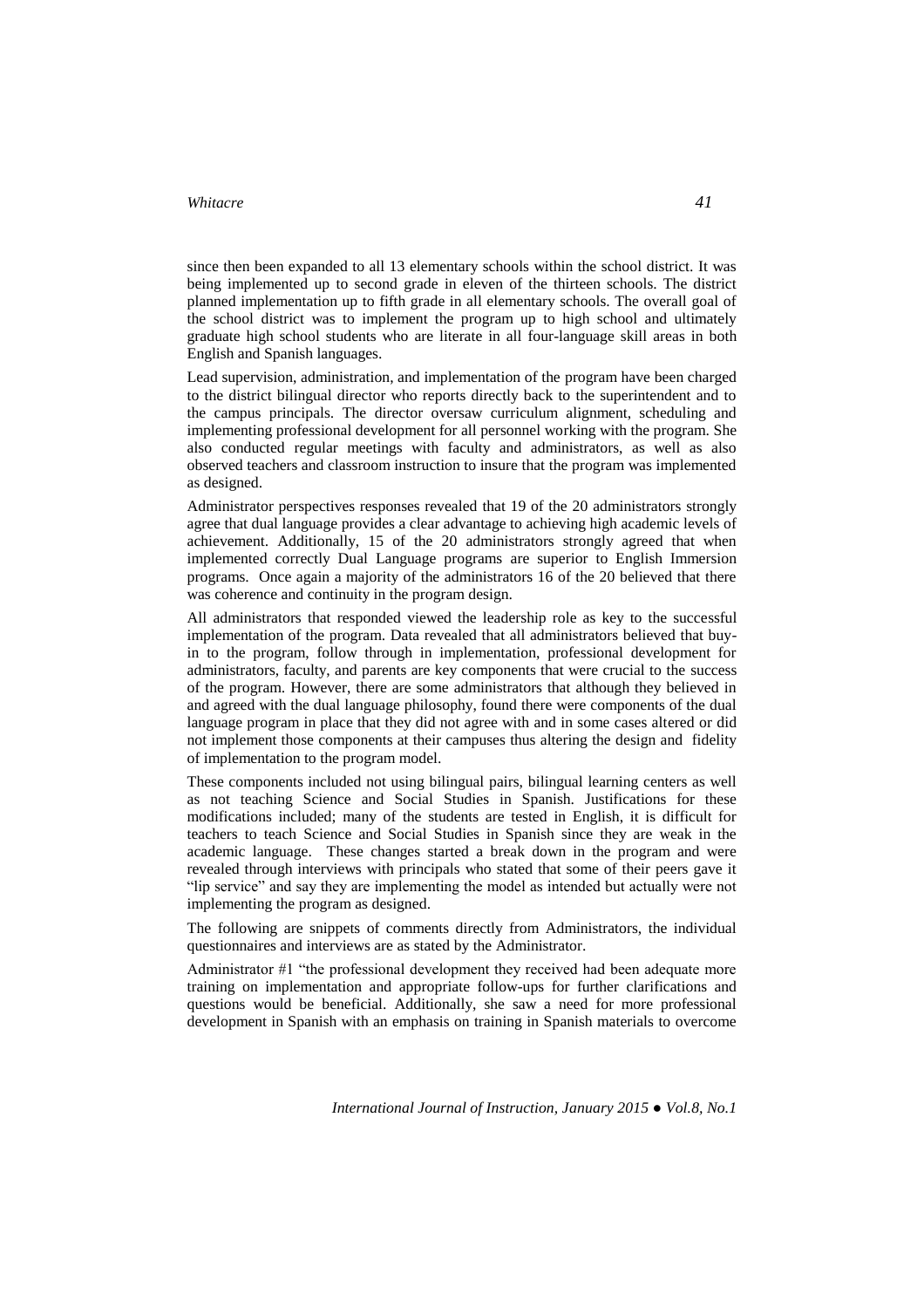obstacles to successful implementation. Another weakness she saw is that teachers needed to develop higher proficiency levels in Spanish".

Administrator #2 "In her opinion professional development had a huge impact on the success of implementation and that it needs to be more in-depth and ongoing. The training they received, as Administrators only included one day on theory and one day on what the model should look like in the classroom. Teachers received three day training".

"Even though she felt that the professional development they received had been adequate she felt that it is not of benefit to her. She found the theoretical portion is of the least benefit and that it is boring".

Administrator #3 "In her opinion "professional development is essential in the implementation process". Although some training is available not everyone is able to attend due to time constraints. She felt that the professional development they received had been adequate. Despite this she believed that teachers were unqualified to teach in a dual language classroom and that teachers needed to develop a higher level of proficiency in Spanish and would like to have seen more professional development in Spanish".

Administrator #4 her opinion of the role of an instructional leader is, "the instructional leader is the main factor of a successful dual language program and that if the leader believes and supports the staff the students and staff will be successful". She stated that if the program is followed consistently the child would be successful in both languages. She also noted that there is a lack of central office support stating, "One of the greatest obstacles to program implementation had been convincing the parents of the importance of the child learning their first language, so that their child would be successful in both languages". She also saw the need for parent training as a major deficiency of the current dual language program.

Administrators also stated that the observation component was weak. They did not feel prepared to objectively observe their teachers as they implemented components of the Gómez and Gómez model of dual language. Responses revealed that they believed that the lack of district professional development played a key role in the theory development and buy in of the program. While the professional development provided the key strategies to implementation in the classrooms they stated that ongoing professional development was inadequate in the evaluation of the program; it also lacked ongoing clinical observation and follow up.

Additionally, they also saw a need for fully training newcomer teachers. These teachers generally did not get the theoretical or pedagogical training and had to rely on their grade level peers or other trained teachers in other grade levels. Many principals stated that they relied on peer mentoring to train new teachers or as they implemented additional grades. Also identified by 16 of the 20 administrators surveyed, another factor to implementation and fidelity to the model was the lack of faculty proficient in Spanish. They expressed this as one of the greatest obstacles that have to overcome when staffing their campuses, as the pool of Spanish proficient teachers was limited. These administrators also said academic language proficiency was an obstacle to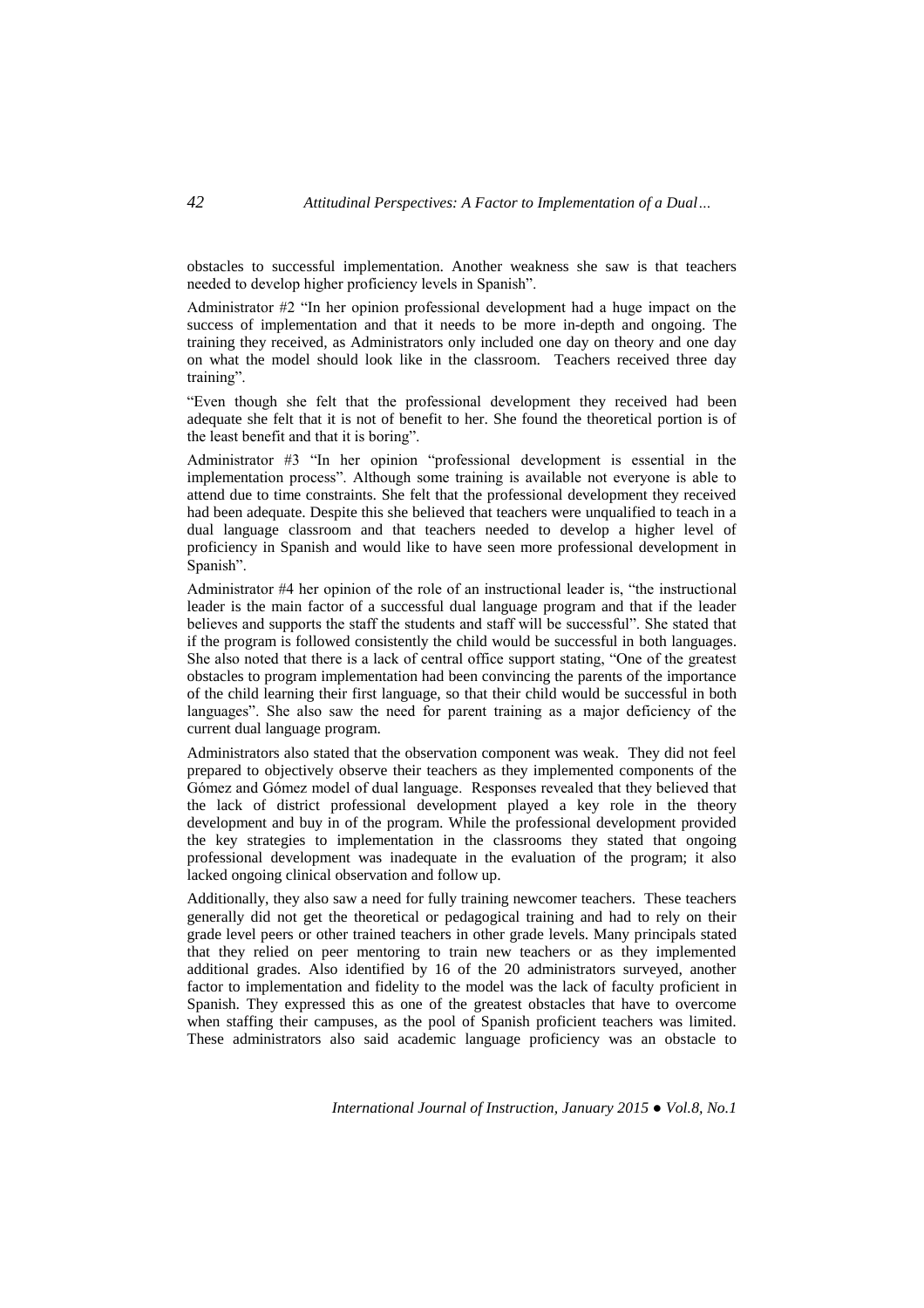implementation for classroom teachers already in the classroom. Administrators stated that the teacher academic language is weak, especially in math and science. They also believe that it is important for teachers to be proficient in the language they are teaching in, as they need to be strong role models of oral language for the students. In addition to oral language modeling, correct vocabulary in Spanish is important to creating fluent language learners in the four skill areas. Some campuses had taken the self-initiative to contract additional professional development in Spanish or to hire teachers there were proficient in Spanish but this was not enough or happening in a timely manner as perceived by the administrators.

Surveys also indicated that most of the administrators at the central office and campus level are new to their positions. Statements made by participants revealed that this was due to a decision to leave by administrators who were not willing to follow the Dual language program. Data revealed that five of the eight campus principals that responded had less than five years of experience as a campus principal; of those five principals three had three years or less of experience as a principal. Eight of the 20 administrators had five or fewer years of teaching experience. Four of the 20 administrators were not bilingual/ESL certified but of those four, three had taught in bilingual classrooms. The remaining 13 of the 20 administrators had taught in a bilingual classroom. The Bilingual Director did not respond to these questions therefore the above-mentioned data does not include any data on the bilingual director. Data also revealed that 14 of the 20 respondents were bilingual or ESL Certified and 13 of them had taught in a bilingual classroom while 6 were not bilingual ESL certified and 3 had not taught in a bilingual classroom. This information implies that the majority of administrators are then knowledgeable in the theory and implementation of traditional bilingual instruction and the needs of ELL's.

Lastly, the most influential factor a majority of the respondents had was that they believed the program was not there to stay and that it would be gone soon the way other programs had come and gone.

#### **CONCLUSION**

Upon analysis of data the responses of the dual language program administrators at the selected schools, the following conclusions were made: Although the school district is in its' third year of implementation there is still not 100% commitment to the model on some campuses. Despite changes in campus administration in most schools within the last two years, it appears that new and existing Principals were not completely on board with the one-way dual language model implementation. Findings indicated that administrators believe that central office, campus administrative support, and belief in the program are instrumental to successful implementation. Responses indicated most administrators experience a slow to minimal trickle-down effect of these attitudes at all levels; from central office, campus administrators, faculty, parents and ultimately to the students. Although the overwhelming majority agreed that there is sufficient central office support, there is still a lack of communication between central office administrators as to the expectations of the students, program philosophies, implementation and integration with other programs or initiatives within the district.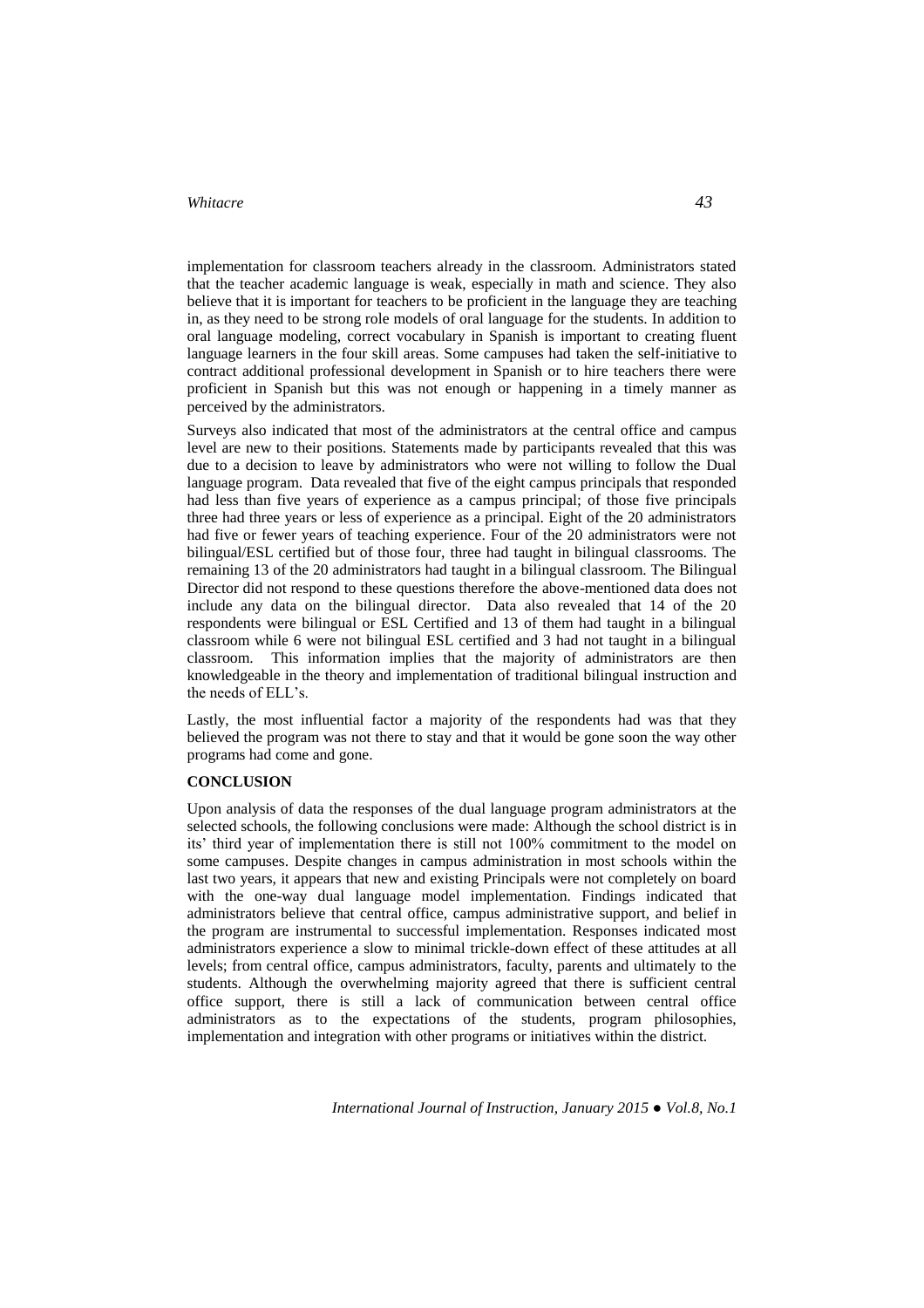Overall attitudes to the program appeared positive, with the exception of schools where there is a dominant English population of students. In those schools, administration and staff are not in agreement as to the success of the program, staff in those schools see the program as a hindrance rather than a positive due to their English dominant population struggling with acceptance and with student buy in. Spanish language instruction is the greatest obstacle that administrators feel is the hardest to overcome. An over whelming majority of administrators saw a need for teachers with better Spanish language skills and thought that more professional development in Spanish would benefit teachers.

Data reveal that campus administrators rely heavily on central office administration for direction and professional development. There was also a concern as to what to do with those students who come into the program mid-stream and have not been in a dual language program before, or have not started the dual language program in pre kinder or kinder and have missed foundational strategies. Administrators had not been trained on what to do in this situation, not taking the initiative to problem solve and provide needed resources as an effective administrator should, as indicated by Correlates of Effective Schools (Lezotte, 1991).

The author recommends that the district and the program trainers need to consider creating or identifying model classrooms or designate classrooms implementing The Gómez and Gómez Model of Dual Language Enrichment within neighboring school districts for teachers and administrators to observe. These classrooms could facilitate school district administrators and program trainers in providing campus administrators with training and ideas on what to expect in an effective dual language classroom while conducting observations. As an added measure of reliability the district might consider establishing clinical observations with recommendations from outside sources to evaluate the implementation level and the effectiveness of the program. As an integral component, training on how to integrate students coming from other campuses or for children that have not been in the dual language program beginning at pre-kinder or kinder should be included for both administrators and teachers.

With change comes doubt, but as educational policies demand more and more accountability and success for our children, school district administrators need to consider that change does not occur immediately. The importance of relying on research proven programs and fidelity to the model are key elements to achieving success in implementation. In order to see results their needs to be fidelity to the program design, implementation and time allowed for the program to flourish. The importance of relying on research proven programs and fidelity to the model are key elements to achieving success in implementation.

#### **REFERENCES**

Collier, V. P. (1989). How Long? A synthesis of research on academic achievement in a second language. *TESOL Quarterly*, *23*(3), 509.

Collier, V.P., & Thomas, W.P. (2004). The outstanding effectiveness of dual language education for all. *NABE Journal of Research and Practice, 2*(1), 1-20.

Fullan, M. (1999). *Change forces: the sequel*. London: Falmer Press.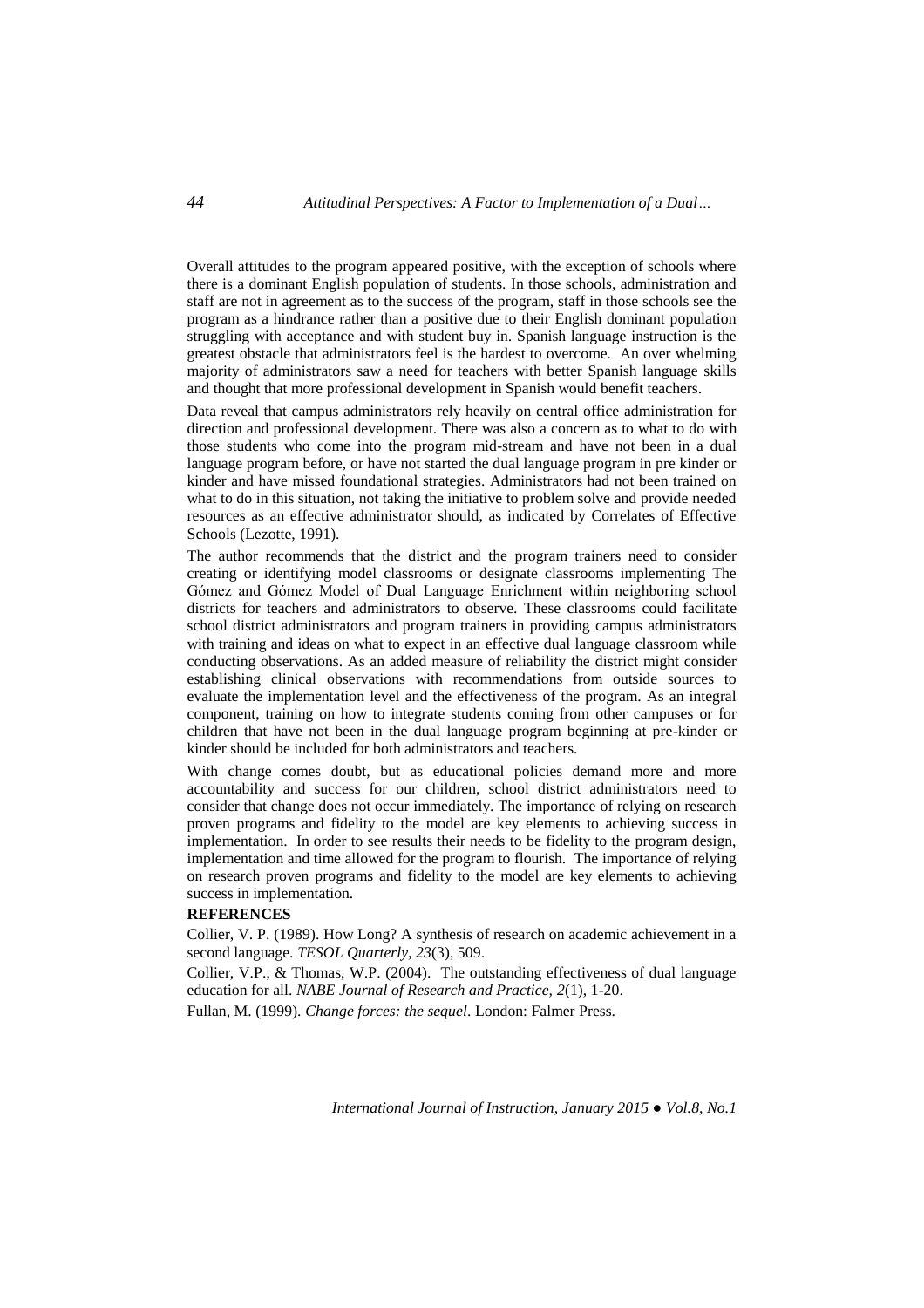Fullan, M.G. (1991). The new meaning of educational change. *School Effectiveness and School Improvement*, *2*(4), 336-343.

Gómez, L., Freeman, D., & Freeman, Y. (2010). Dual language education: A promising 50-50 model. *Bilingual Research Journal*, *29*(10), 145-164.

Gómez, L. (2000). Two-way bilingual education: Promoting educational and social change. *The Journal of the Texas Association for Bilingual Education*, *5*(1), 43-54.

Hill,S., Gómez, R., Gomez, L. (2008). What a difference a year makes: A large urban school district's transformation from remedial to an enrichment dual language education.*The Journal of the Texas Association for Bilingual Education*, *10*(1), 154- 177.

Krashen, S. & Biber, D. (1988). *On course: Bilingual education's success in California.* Ontario, CA: California Association for Bilingual Education.

Lessow-Hurley, J. (2009). *The foundations of dual language instruction*. New York, NY: Longman. (pp. 14-15).

Lessow-Hurley, J. (2000). *The foundations of dual language instruction.* New York, NY: Longman.

Lindholm-Leary, K. (2000). *Dual language education.* Clevedon, England: Multilingual Matters.

Lezotte, L. (2001). *Revolutionary and evolutionary: The effective schools movement.* Okemos, MI: Effective Schools Products, Ltd.

Lezotte, L. (1991). *Correlates of effective schools: The first and second generation.* Okemos, MI: Effective Schools Products, Ltd.

Ovando C.J. (2003) Bilingual education in the United States: Historical development and current issues. *Bilingual Research Journal: The Journal of the National Association for Bilingual Education*, *27*(1), 1-24. Retrieved May 21, 2012, from <http://dx.doi.org/10.1080/15235882.2003.10162589>

Solis, A. (1998). Showcasing exemplary instructional practices in bilingual and ESL classrooms.Retrieved June 23, 2006, from [http://www.idra.org/newslttr/1998/Jan/Adela.htm.](http://www.idra.org/newslttr/1998/Jan/Adela.htm)

Solis, A., & Villarreal A. (January 1998). Effective implementation of bilingual programs: Reflections from the field. Retrieved June 23, 2006 from [http://www.idra.org/newslttr/1998/Jan/Lalo.htm.](http://www.idra.org/newslttr/1998/Jan/Lalo.htm)

Valenzuela, A. (1999). *Subtractive schooling U.S.-Mexican youth and the politics of caring*. Albany: State University of New York Press.

Willig, A. C. (1985). A meta-analysis of selected studies on the effectiveness of bilingual education. *Review of Educational Research, 55*(3), 269–317.

#### **Turkish Abstract**

**Tutumsal Perspektif: Çift Dil Programı Uygulamasında Bir Faktör** 

Bu çalışmanın odak noktası Gómez ve Gómez Modeli Çift Dil Eğitim programının uygulama aşamasına katılan okul yöneticilerinin ve çift dil eğitim koordinatörlerinin teoriyi sınıf içi uygulamalara aktarma konusundaki genel algılarını belirlemektir. Cevaplar Gómez ve Gómez